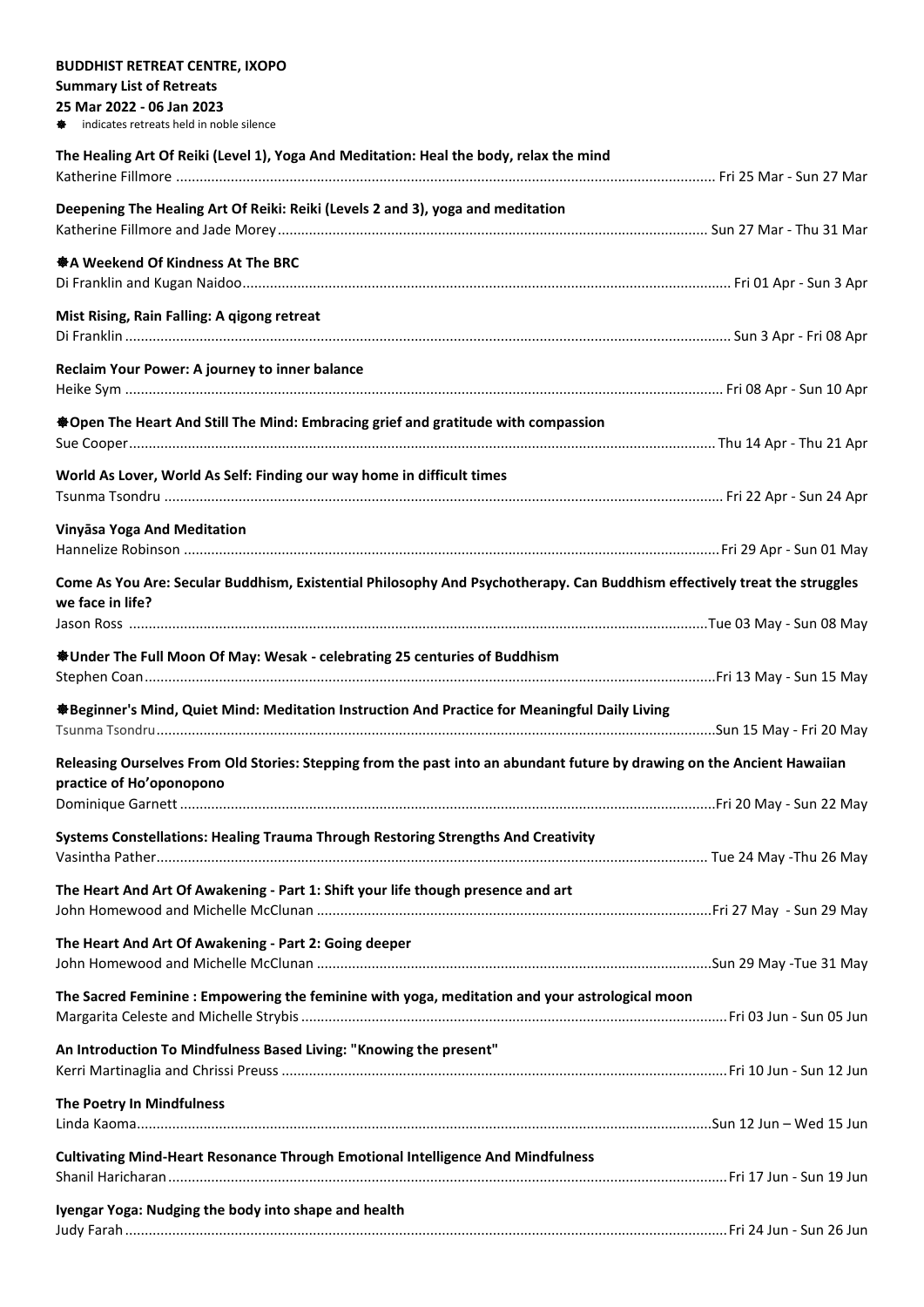| Iyengar Yoga: Deepening your practice                                                                                           |  |
|---------------------------------------------------------------------------------------------------------------------------------|--|
| *Saying Yes To Life - Finding The Divinity Within Ourselves: How having 'faith' can help us live wholeheartedly in the midst of |  |
| a challenging and uncertain world                                                                                               |  |
| Rejuvenating The BRC: A Family Retreat With Children In Mind                                                                    |  |
| <b>Gardening For Happiness: The Basics Of Gardening</b>                                                                         |  |
| <b>Ethical Investing For Sustainability</b>                                                                                     |  |
| An Antidote To Insecurity                                                                                                       |  |
| <b>Traditional Hatha and Raja Yoga</b>                                                                                          |  |
| Anger - On The Path Of Love                                                                                                     |  |
| Finding And Keeping Your Centre: Taking Care Of Ourselves In Order To Be Of Service To Others                                   |  |
| A Weekend Of Hatha Yoga: Rekindle Your Life Energy                                                                              |  |
| Moving Meditation: Cultivating The Four Energies Of Tai Chi                                                                     |  |
| <b>Relaxation: Opening And Relaxing The Heart And Mind</b>                                                                      |  |
| Working With The Elements: Enquiry Into Ourselves And The World Around Us Through A Deeper Understanding Of Our                 |  |
| Environment                                                                                                                     |  |
| A Yin Yoga Retreat: Restorative Yoga                                                                                            |  |
| The Body Has Something To Say: Exploring Our Thinking Bodies Through Yoga, Meditation And Therapeutic Reflection                |  |
| Nia - Retreat Through Dance: Curating Life As Art                                                                               |  |
| A Taste of Somatics: Feeling And Healing The Body From Within                                                                   |  |
| Mark Making - The Essence Of Calligraphy. A gentle introduction to formal Western calligraphy                                   |  |
| Healing The Family Tree: An Ancestor And Us Writing Retreat                                                                     |  |
| Between First In-Breath And Last Out-Breath: The Art Of Story-telling                                                           |  |

| <b>State Moon At The Window - A Silent Retreat With Ryokan</b> |  |
|----------------------------------------------------------------|--|
|                                                                |  |